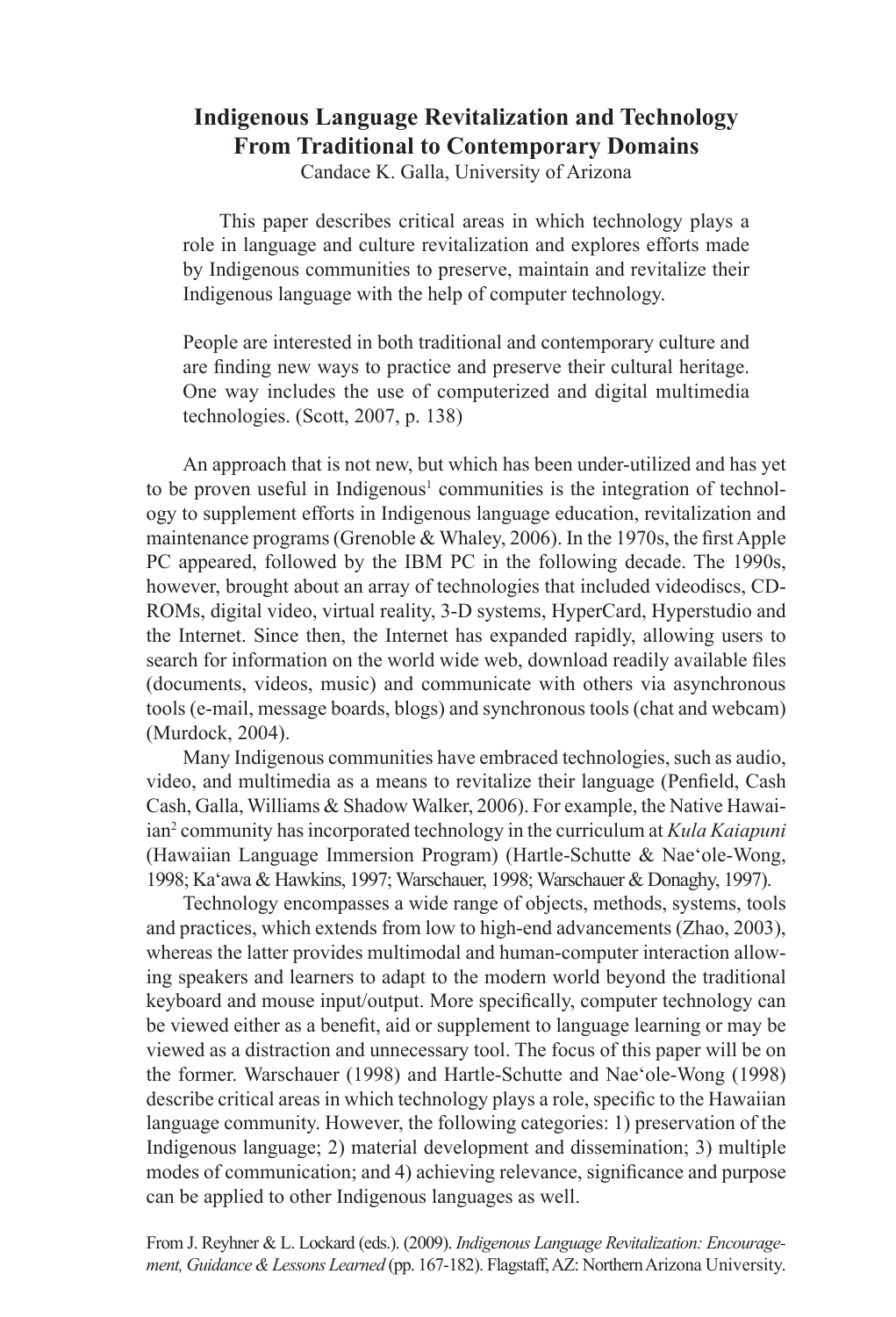Before examining technological efforts made by Indigenous language communities, readers should be aware of my life as a member of an Indigenous language community. Born in Hilo, Hawai'i in 1980, raised in *Pahala*, and educated at a private Hawaiian day and boarding school, *Kamehameha* Schools in Honolulu, O'ahu, I was brought into the world during a time when our Native language, Hawaiian, was not transmitted to the younger generation. An estimated 1,000 speakers existed at this time, of which half resided on the island of *Ni'ihau*<sup>3</sup> and the other half being elders 70 years and older. On the other hand, I emerged at a time where a handful of educators, parents and administrators were determined to revitalize our language. This was the beginning of the Hawaiian Renaissance, which consisted of "university language classes, a weekly Hawaiian language talk show, a newsletter, student and teacher organizations, the promotion of Hawaiian street names and Hawaiian-only camping trips to traditional areas" (McCarty, 2002, p. 297), as well as the *Kūpuna* (Elders) Program. The latter program allowed Hawaiian elders to teach the language in the public schools (Wilson, 1998). Awareness among this group started a surge of renewed cultural heritage, identity, Hawaiian studies and interest in our language. The Hawaiian community progressed and has since developed Hawaiian immersion schools that educate children from birth through high school. In addition, the University of Hawai'i in Hilo now offers undergraduate and graduate degree programs in which the medium of instruction is Hawaiian (Kalani, 2007; Thompson, 2007).

Althugh I did not attend a Hawaiian immersion school, I learned Hawaiian as a second language for six years in intermediate through high school. Upon graduation, I moved to Tucson, Arizona where I currently reside and continue my education. My passion since has been to find and document what types of computer technology Indigenous language communities are using, how these technologies are used for language and culture revitalization and the effectiveness of such technologies on language learning.

# **The role of technology in Indigenous language revitalization and preservation**

Indigenous communities are naturally concerned with how technology can in any way contribute to language revitalization. In the Hawaiian community, Warschauer (1998) and Hartle-Schutte and Nae'ole-Wong (1998) describe critical areas in which technology has played a significant role in language revitalization. Although specific to a community, the identified categories described: 1) preservation of the Indigenous language; 2) material development and dissemination; 3) multiple modes of communication; and 4) achieving relevance, significance and purpose can be applied to other Indigenous languages and communities as well.

Language preservation among Indigenous communities, including Hawaiians, has been a major concern, even more so with how technology can assist in this process. However, technology, which is not new to the Hawaiian community, has helped to document and preserve the voices of our people, gifting our future generations with priceless knowledge and wisdom. In 1834, the first printing press was shipped to *Lahainaluna* on *Maui*, the first school west of the Rocky Mountains. Newspapers were created on a daily basis in Hawaiian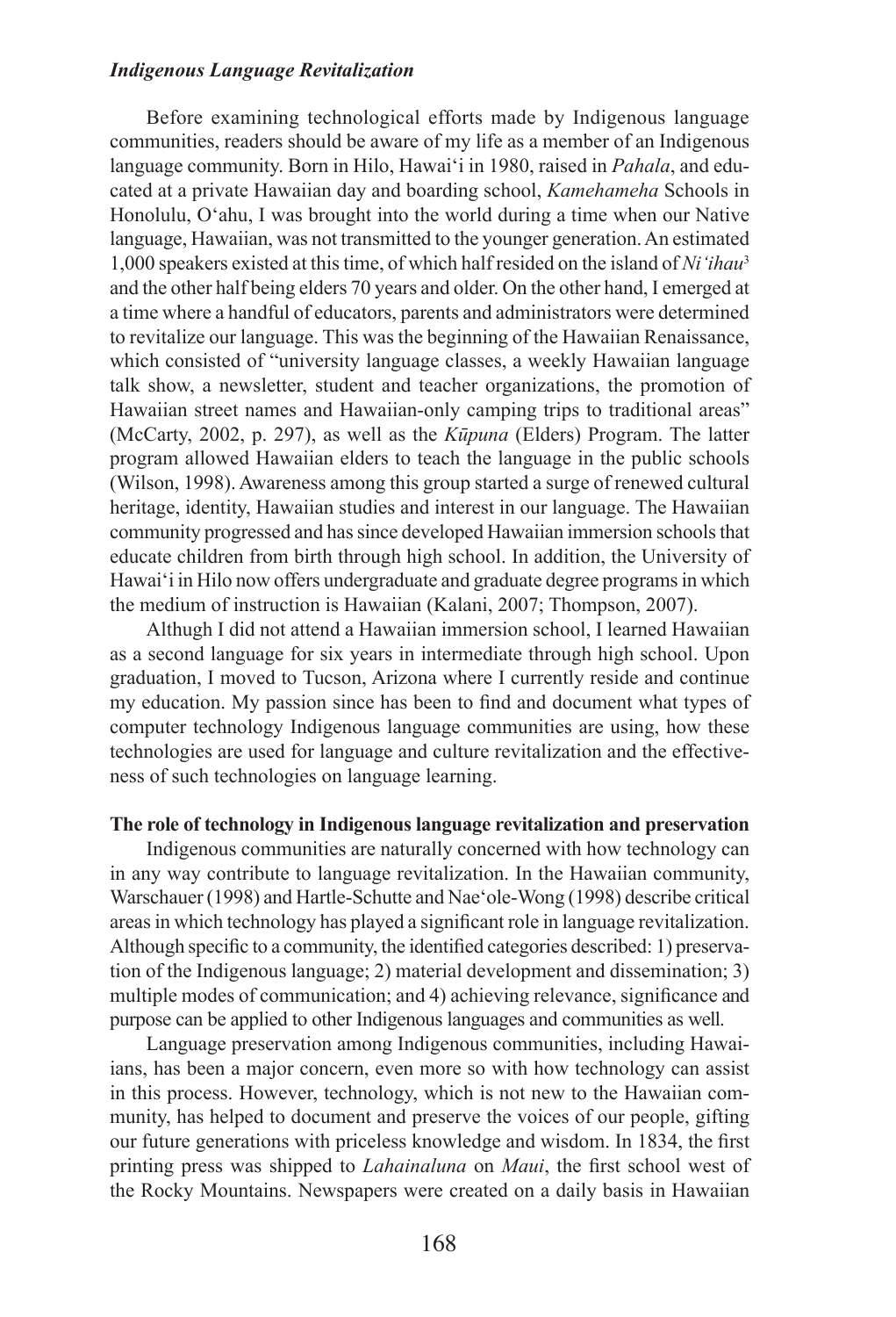and since the printing press, technologies of all types have evolved, from low to high tech advancements that have aided in preserving the language. This progression includes the following, in no particular order: Hawaiian television programs, radio, cassette tapes, audio books, CDs, DVDs, web-based products, on-line dictionaries, web radio stations, local news station, language websites, movies, distance learning classes (i.e., *Kulāiwi* and *Niuolahiki*), search engine, electronic bulletin board system (*Leokī*), electronic library (*Ulukau*), music sites (i.e., *Huapala*) and audio podcasts.

Documents published in the  $19<sup>th</sup>$  and  $20<sup>th</sup>$  centuries, such as Hawaiian language newspapers have since been transferred to microfiche and through a project of Bishop Museum in *Honolulu*, scanned digitally and made available on *Ulukau* at<http://ulukau.org> (Ulukau, 2003). This project, *Ho'olaupa'i*: Hawaiian Newspaper Resources provides searchable text files from archival newspaper collections dating between 1834 through 1949 (University of Hawai'i Mānoa Outreach College, 2008).

Although there is seemingly a lack of texts available in the Hawaiian language, the *Ulukau* website provides invaluable resources, which anyone—Native or non-Native—can access. The purpose of this site is to "make these resources available for the use, teaching, and revitalization of the Hawaiian language and for a broader and deeper understanding of Hawai'i" (Ulukau, 2003). In addition to Hawaiian language newspapers, this repository allows students, teachers, as well as future generations to find complete publications that range from the Hawaiian bible, dictionary, history, mythology, customs, traditions, *ali'i* (chiefs), etc.

Owing to a continuous flux with technology, the conversion of newspapers, documents, cassette tapes, etc into digitally archived files does not guarantee a lasting shelf life, however it at least assures the community that something is being done to safeguard the material from further deterioration. While there is legitimate concern regarding transmission of information that was traditionally passed down orally from generation to generation, Dauenhauer & Dauenhauer (1998) warn that "the risks of sharing information are less dangerous at the present time than the risk that it may otherwise be lost forever" (p. 92). By preserving these resources, our language and culture will be known by future generations as well s the world to see and hear.

#### **Curriculum and material development and dissemination**

A significant challenge that language instructors face in Indigenous communities, include lack of textbooks, pedagogical, culturally relevant, and authentic materials that depict the language and culture in a non-stereotypical way. Using Microsoft Office programs, such as PowerPoint, Excel and Publisher, authentic language materials and curriculum can be created as needed to develop interactive lessons, digital storybooks, printable books to be used as textbooks, etc. For communities, the ability to produce a product instead of going through a publisher is significant and less expensive.

During the initial stages of *Kula Kaiapuni*, teachers as well as parents created materials via translation from English to Hawaiian using the cut and paste method. The language program was,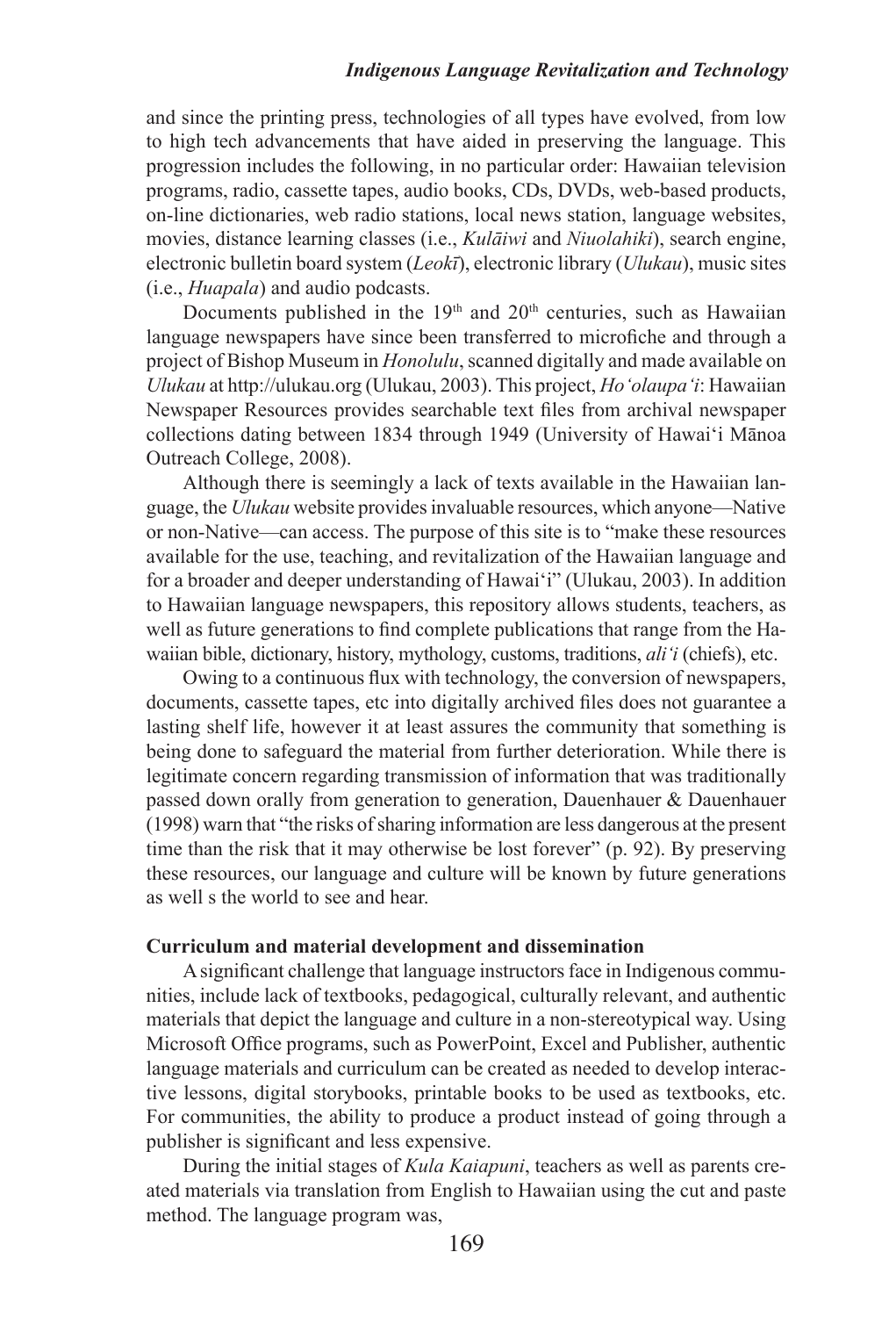hampered by a lack of textbooks and other pedagogical materials in Hawaiian. At *Ānuenue* School on *O'ahu,* parents and community volunteers are invited in for 'cut and paste' sessions, where Hawaiian translations of American textbook pages are cut and pasted on to the original textbooks. This is of course an unsatisfactory solution, due not only to the immense time and effort involved. 'The main problem is that this imposes a perspective from outside the islands', says Laiana Wong, a Hawaiian language instructor and a member of the Hawaiian language lexicon committee. "We need to develop original materials in Hawaiian that can reflect our own culture, perspective, and reality." Developing such materials, and other aspects of the immersion program, also involves a huge update of the Hawaiian lexicon, which had badly stagnated due to 100 years of linguistic repression. (Warschauer & Donaghy, 1997, p. 352)

However, in 1994 a program guide was published by the Board of Education revealing a long-range plan, which included exploring creative ways to deliver quality curriculum to the student. More specifically, item Priority Action B.2a intended to utilize available technology as a viable means for delivering curriculum.

- 1. Make interactive video available as a means to network available resource persons throughout the immersion sites.
- 2. Provide network capabilities for immersion computer systems as a means to exchange language items among various schools and offices in order to improve communication and to facilitate dissemination of curricular materials.
- 3. Strengthen and make available various modes of technology to each immersion site.
- 4. Develop a telecommunications service for the Hawaiian language immersion student, which will also serve the Hawaiian language community throughout the state.
- 5. Provide training in equipment and software available for student use. (State of Hawai'i Board of Education, 1994)

In 1995, a year following the report, an electronic bulletin board system called *Leokī* [\(Powerful Voice\)](http://www.olelo.hawaii.edu/enehana/leoki.php) was introduced in *Kula Kaiapuni*, as well as other departments, organizations, and offices by the *Hale Kuamo'o* Hawaiian language curriculum office at the University of Hawai'i in Hilo. With an estimated 1,000 registered users, *Leokī* operated entirely in Hawaiian (Hale, 1995; Warschauer & Donaghy, 1997). This system provided "online support for Hawaiian language use in the immersion schools and the broader community" (Warschauer, 1998), a variety of telecommunication services through the Hawaiian language via the Internet and distribution of language materials that allowed teachers to share materials and curriculum with other instructors throughout the state. Addition-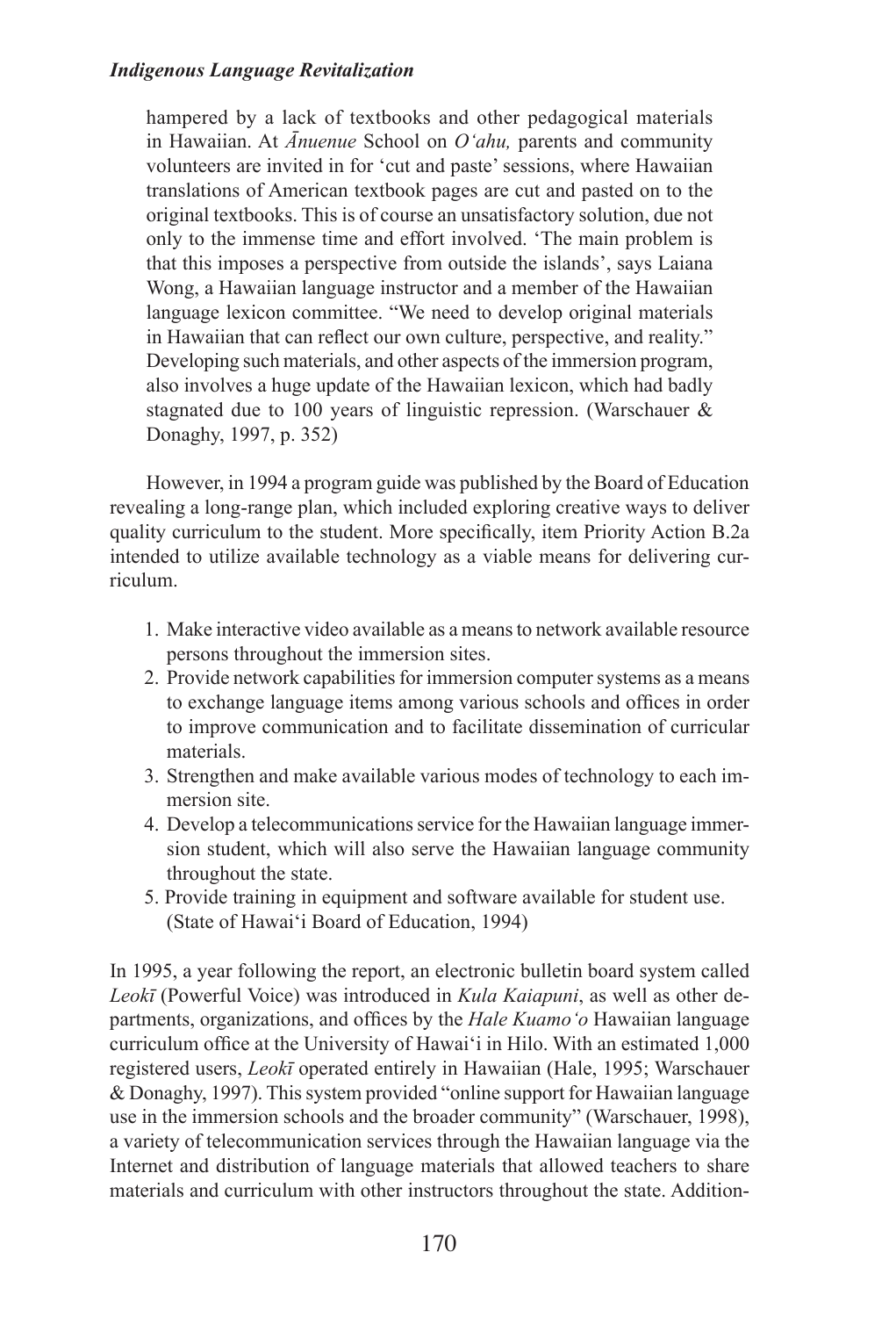ally, students were able to search for materials in a shared resource area, chat, e-mail, and have synchronous discussions all in the Hawaiian language through *Leokī* (Warschauer & Donaghy, 1997).

With appropriate software, communities no longer need to be dependent on publishing companies to print language materials. Printing costs, which include paper, toner, and staples are relatively inexpensive. In addition, another option includes saving the language materials as a digital file to be used and interacted with on specific computers (community and/or school computer labs) or downloaded to personal computers via the Internet. This later alternative eliminates paper altogether, preserves the language, and allows for greater distribution to community members who are separated by distance.

#### **Multiple modes of communication**

Indigenous language speakers and learners are no longer confined to a specific geographical area, but instead are scattered throughout the world, thus posing a challenge of communication. However, with the assistance of technology, distance should not be a factor in language learning and speaking. Keiki Kawai'ae'a, Director of Curriculum Materials at *Hale Kuamo'o*, shares her concern of distance and linking language communities with each other. "There's a small community at *Keaukaha*, and there's a small community of kindergartners and first graders at Waimea, and they're all over;…they need to have more peers to speak with" (Warschauer, 1998, p. 144). Teachers and administrators are finding ways to connect speakers that are separated by distance and to provide additional environments that can contribute to their students' development and learning. Fortunately, *Leokī* has granted Hawaiian communication between other Hawaiian language learners and speakers statewide (and beyond) via e-mail, discussion groups, and chat allowing the language to be used in formal and informal settings. Prior to this implementation, communication in the language was bound to the geographical location of the school.

Although face-to-face communication is most beneficial in language learning, e-communication can also play a significant role, providing students opportunities with other modes of communication that are prevalent in the modern world. A collaborative project, *Pāhana Haku Mele* (Compose a Song Project) between school sites on two different islands required long distance communication between students via e-mail and chat (Warschauer, 1998). Kaho'okele Crabbe, instructor at *Keaukaha* Elementary, initiated the collaborative project so his students could have "authentic opportunities to communicate outside the classroom. Too few of our students get a chance to really use Hawaiian outside of school" (Warschauer & Donaghy, 1997, p. 358).

Using technologies such as chat, e-mail, forums, text messages, wikis, and blogs are just a few spaces in which Indigenous languages can be promoted. Application of these tools allows for connections with other speakers and learners all over the world without leaving the comfort of your home.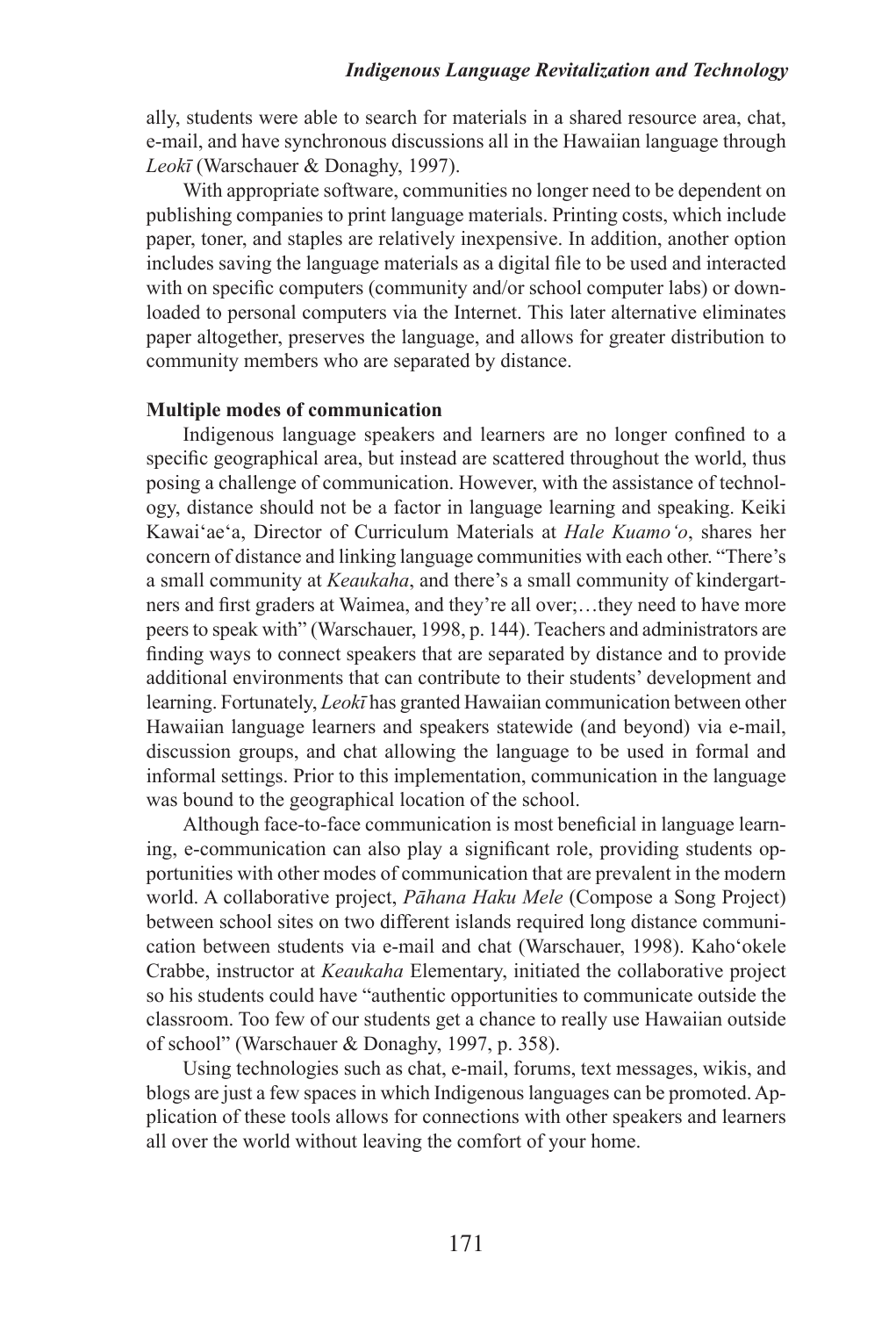## **Achieving relevance, significance and purpose**

Learners of second languages who are students of the grammar method "sometimes achieve high grades in a language class and then find themselves at a loss when it comes to actually using the language" (Adley-SantaMaria, 1997, p. 139). However, regardless of the pedagogical method used, more often the language is taught out of context, not supported outside of the classroom, and has "severely restricted use in the wider community" (Slaughter, 1997, p. 2). Therefore, to support and promote language learning, expansion into broader areas needs to occur in education, work sphere, community, government, mass media, business, and out-of-school environments locally, regionally, and nationally (Fishman, 1991; Hinton, 2001).

In Indigenous communities, some may be skeptical on how technology can aid in revitalization and if it is even worth the time and investment. However, within the last decade, the Hawaiian language has found its way and place on the Internet. Learners can search the Internet to find an array of Hawaiian language websites, which more than often are school websites and/or personal websites. Examples of these websites include the *Ka Haka 'Ula O Ke'elikōlani* College of Hawaiian Language website ([http://www.olelo.hawaii.edu/khuok/\)](http://www.olelo.hawaii.edu/khuok/), On-line Hawaiian Dictionary website (<http://www.wehewehe.org>) and the author's personal website (<http://www.u.arizona.edu/~candaceg>). Since web design no longer requires a rich knowledge of html programming and code, anyone can design a basic website. As a result, schools can create websites that provides resources relevant to *Kula Kaiapuni* and general knowledge for the broader community.

Additionally, *Hale Kuamo'o* created a custom keyboard and font that encompasses diacritical marks of Hawaiian, 'okina (glottal stop) and kahakō (long vowel). Macintosh software have been customized so that the drop-down menus display in the Hawaiian language. One such program is Kid Pix, which is similar to PowerPoint, but designed for young users. Students using this program can create culturally relevant and significant material both in the Hawaiian language and for the Hawaiian language. Other programs that have been translated include ClarisWorks and Mario Teaches Typing (Donaghy, n.d.).

Functional Hawaiian is expanding beyond the conversational level to include all aspects of life; education, government, business, virtual spaces, science, etc. Hawaiian is no longer just a conversation language. This was proved true when a local Hawaiian music station received a call in September 2007 following a varsity football scrimmage between Damien High School and *Ānuenue*. The uniqueness of this game was due to *Ānuenue* being comprised of Hawaiian language immersion students. Here is what a Damien parent shared with the listeners of Hawaiian 105 KINE:

They came over there with 26 varsity players and they all speak Hawaiian. The quarterback calling his plays in Hawaiian. The quarterback coming up changing his plays audible in Hawaiian. The offensive linemen they calling their blocking assignments in Hawaiian. The whole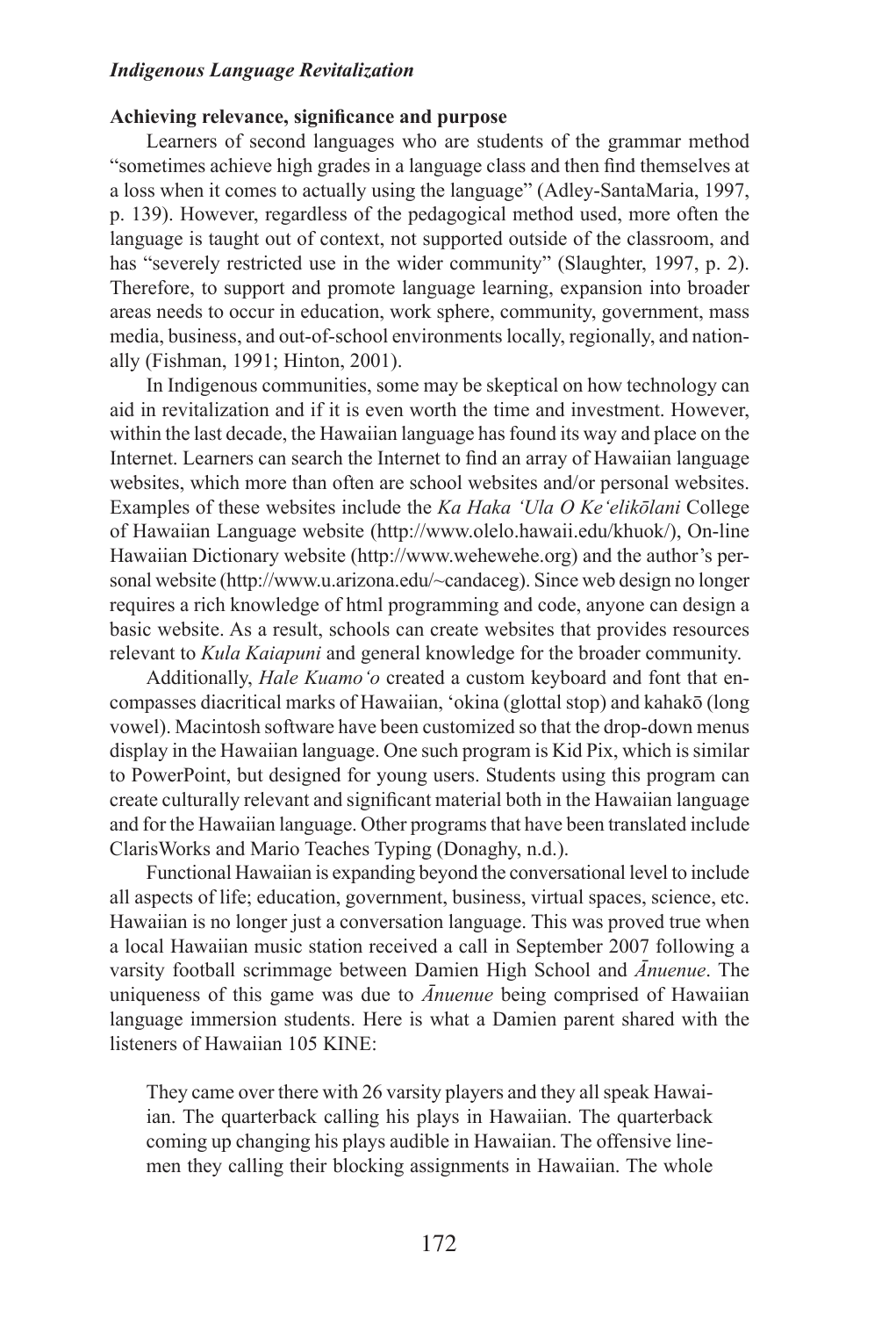community speaking Hawaiian, cheering in Hawaiian. We were like Goliath, they was David and the difference was the language barrier.

It is clear from this example that the Hawaiian language is moving beyond boundaries that are formally structured. Kawai'ae'a expresses, "we want children to know that Hawaiian is not just good enough for sitting at a party and talking story. Hawaiian is good enough for every part of life. That is the sign of a healthy, living language" (Hale, 1995). Hawaiian is a breathing language and there is no limit to where the language can and should be spoken. The Hawaiian language will be a viable language for the many generations to come.

## **Examples of technological efforts made by Indigenous language communities**

Technologies among Indigenous communities include but are not limited to wax cylinder recordings to digital audio recordings, e-mail to chat, video recordings to interactive audio video conferencing, and/or surfing the Internet to playing interactive computer games. The multitude of language projects that involve Indigenous communities are categorized by levels of technology and presence of the Indigenous language. These include a) low-tech initiatives, which are based on one sensory mode, b) mid-tech initiatives, which comprise of two sensory modes or the traditional keyboard and mouse input/output, and c) high-tech initiatives, which consist of multimodal interactive technology, in which input and output are key factors.

*Low-tech initiatives* emphasize one sensory mode, allowing the learner to receive the Indigenous language through sight or hearing. More specifically, the user visually sees the language either in printed material (e.g., books) or on a screen (e.g., subtitles), or audibly via a speaker or sound system. Included in this category are the following technologies: printing press and audio media comprised of radio programs, audio recordings, audio books, videos, movies, and television programs (see Table 1). In most instances, the latter group provides audio to the user in the Indigenous language, along with graphics that provide context, but not visual text. Moreover, when subtitles are available, the Indigenous language spoken is translated into a written form of a language of wider communication and/or not represented. If however these audio media accompany texts in the Indigenous language (audibly hear the language and visually see the language), these technologies can be considered mid-tech media (see Table 2).

Oftentimes, the early products of these technologies are retrieved or rediscovered only to find that the material has deteriorated tremendously. However, there are many language materials that have survived or been repaired, and have been properly archived and preserved as digital files. Language materials found in this category are frequent among Indigenous communities in comparison to mid- and high-tech initiatives. But for an Indigenous language to flourish, the language needs to enter domains of the  $21<sup>st</sup>$  century as well as require bisensory and multimodal interactivity.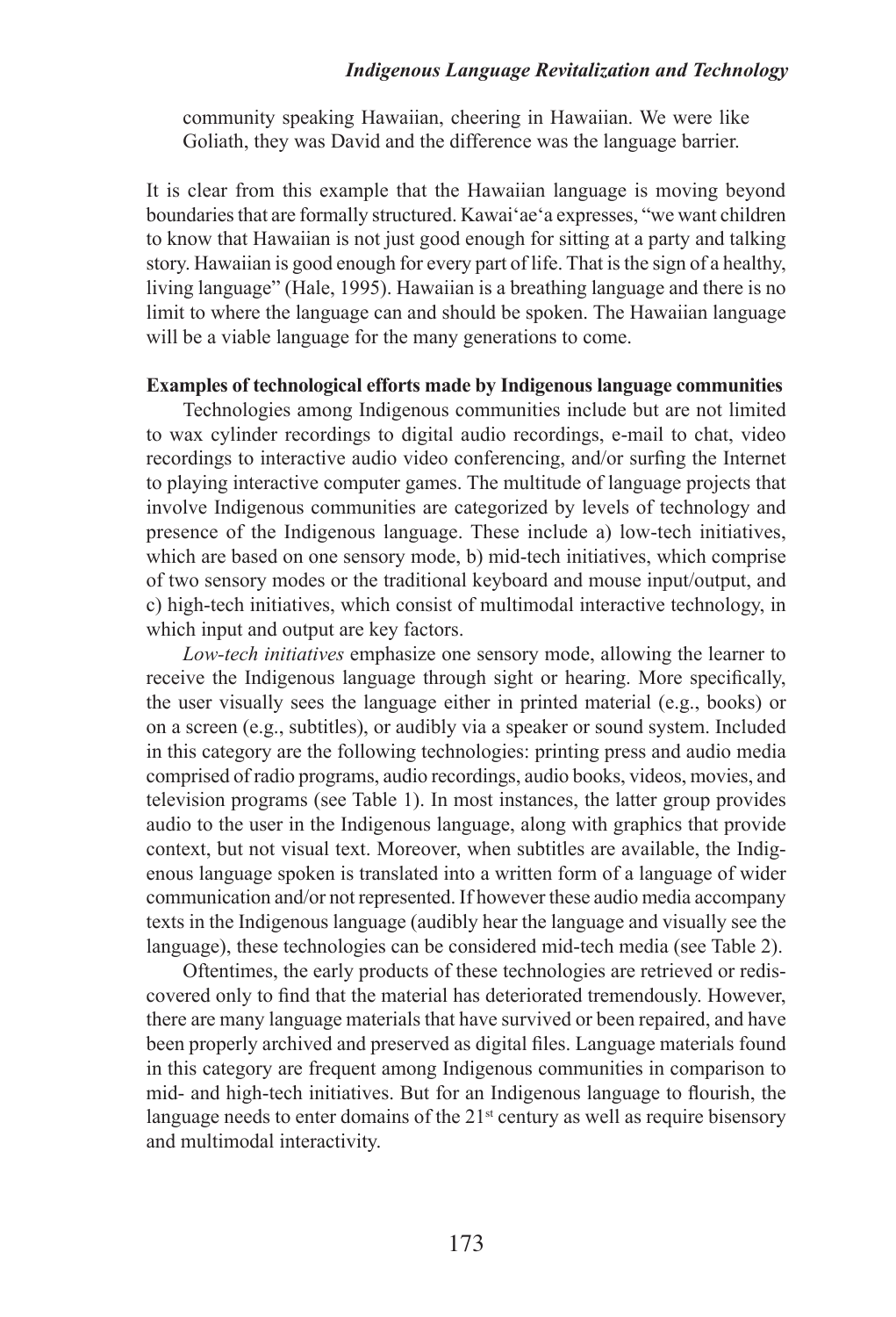| Technology Media    | Product                                               |
|---------------------|-------------------------------------------------------|
| Printing press      | Newspapers—Hawaiian (University of Hawai'i Mānoa      |
|                     | Outreach College, 2008); Books, print materials-      |
|                     | Hawaiian ('Aha Pūnana Leo, 2006)                      |
| Radio programs      | News, language lessons, songs—Lakota, Navajo &        |
|                     | Sahaptin (Martin, 1996)                               |
| Audio recordings,   | Wax cylinders—Hopi (Sekaquaptewa & Washburn, 2004);   |
| digital storybooks  | Cassette tapes—Hawaiian (Wight, 2005);                |
| br lessons          | CD—Western Mono (Kroskrity, Bethel & Reynolds, 2002), |
|                     | Yu'pik (Villa, 2002); DVD; Audio podcasts, mp3, or    |
|                     | digital audio files—Hawaiian (Kualono, 2008);         |
|                     | Microsoft PowerPoint-Mohave, Navajo, Oneida (Penfield |
|                     | et al., $2006$ ; E-books                              |
| Videos/movies       | Tape reels; VHS or DVD—Hawaiian ('Aha Pūnana Leo,     |
|                     | 2000); Video podcasts                                 |
| Television programs | News/headlines-Hawaiian (KGMB9, 2008);                |
|                     | Language classes                                      |

# **Table 1. A sampling of low-tech initiatives**

# **Table 2. Comparison between low-tech audio and mid-tech audio initiatives**

| Level                | Example: Movie                                           |
|----------------------|----------------------------------------------------------|
| Low-tech             | Hear the Indigenous language: The language spoken is     |
| (unisensory)         | an Indigenous language with no accompanying texts        |
|                      | in the Indigenous language (e.g., movie in Hawaii an     |
|                      | with no subtitles or subtitles in a language other than  |
|                      | Hawaiian); OR see the Indigenous language: The           |
|                      | language spoken is English with accompanying texts       |
|                      | in the Indigenous language (e.g., movie in English       |
|                      | with subtitles in Hawaiian)                              |
| Mid-tech (bisensory) | Hear AND see the Indigenous language: The language       |
|                      | spoken is an Indigenous language with accompanying texts |
|                      | in the Indigenous language (e.g., movie in Hawaiian with |
|                      | Hawaiian subtitles)                                      |

*Mid-tech initiatives* are bisensory, allowing the learner to receive the Indigenous language through sight and hearing and/or require the use of a keyboard and mouse (point and click), and access to the Internet. Some examples of this category include the following technologies: audio media accompanied by texts which comprise of audio recordings accompanied by a transcript, audio/digital storybooks accompanied by the story, video/movie and television programs with subtitles in the Indigenous language and web-based media. In reference to the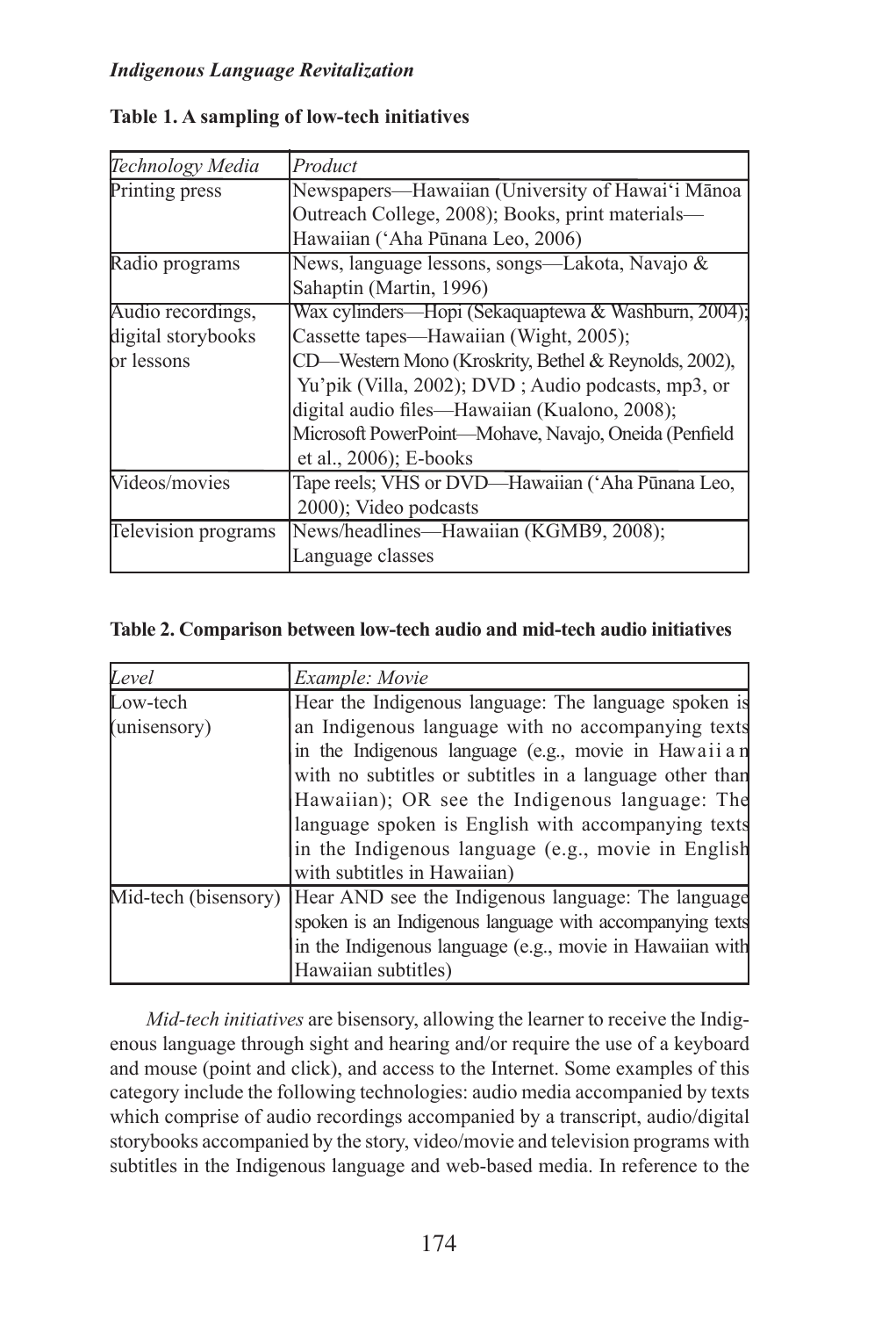first group of mid-tech initiatives, audio media, the Indigenous language is seen and heard, as opposed to being seen or heard (see Table 2).

The remaining technology in this category, web-based, and its products have been introduced in the last decade (see Table 3). Although popular amongst children, use of these web-based technologies primarily occurs in the English language. Communities such as the Hawaiians have created web-based materials, specifically websites that are in the language with an option to view a bilingual version in Hawaiian and English. Other Indigenous language web-based sites are making its way to the Internet, including on-line dictionaries with audio files, wikis and blogs. While initiatives in this category are bisensory and/or require access to the Internet, there are still more advanced technologies that allow for multimodal interactivity.

|  |  |  |  | Table 3. A sampling of mid-tech initiatives |
|--|--|--|--|---------------------------------------------|
|--|--|--|--|---------------------------------------------|

| Technology media | $P_{\text{roduct}}$                                     |
|------------------|---------------------------------------------------------|
| Web-based        | Wikis-Navajo, Maori (Wikipedia, 2004); Electronic       |
|                  | library-Hawaiian (Ulukau, 2003); Search engine-         |
|                  | Hawaiian (Donaghy, 1998); On-line dictionary with audio |
|                  | -Yurok (University of California Berkeley, 2008); Web   |
|                  | sites-Hawaiian (Go!, 2008)                              |

*High-tech initiatives* allow for asynchronous communication, synchronous communication or multimodal interactivity between the user and the technology (see Table 4). In this category, input and output of the Indigenous language are key factors. Communities involved in Indigenous language education and revitalization have recently entered this domain and are exploring ways to utilize modern technology to promote the use of their Indigenous language. By using technologies that are "hot" and "popular" in today's market, communities can use this as a strategy to engage youth to learn their language.

Asynchronous tools, such as blogs, e-mail and discussion boards, enable communication over a period of time via a "different time-different place" mode. These tools give users the flexibility to connect at their own convenience.

| Technology media | Product                                               |
|------------------|-------------------------------------------------------|
| Asynchronous     | Blogs—Nahuatl (Pixan, 2008); Discussion Board; E-mail |
| Synchronous      | Telephone—Deg Xiang (Taff, 1997); Chat; Webcam;       |
|                  | Audio video conference                                |
| Interactive      | Digital/computer/video games-Blackfoot (Parker)       |
| multimedia       | Heavy Head & Becker, 2005; Petten, 2005); Electronic  |
|                  | bulletin board system-Hawaiian (Warschauer & Donaghy, |
|                  | 1997); Rosetta Stone-Kanien'kéha, Inupiaq, Chitimacha |
|                  | (Bittinger, 2006; Rosetta Stone, 2008)                |

| Table 4. A sampling of high-tech initiatives |  |  |
|----------------------------------------------|--|--|
|----------------------------------------------|--|--|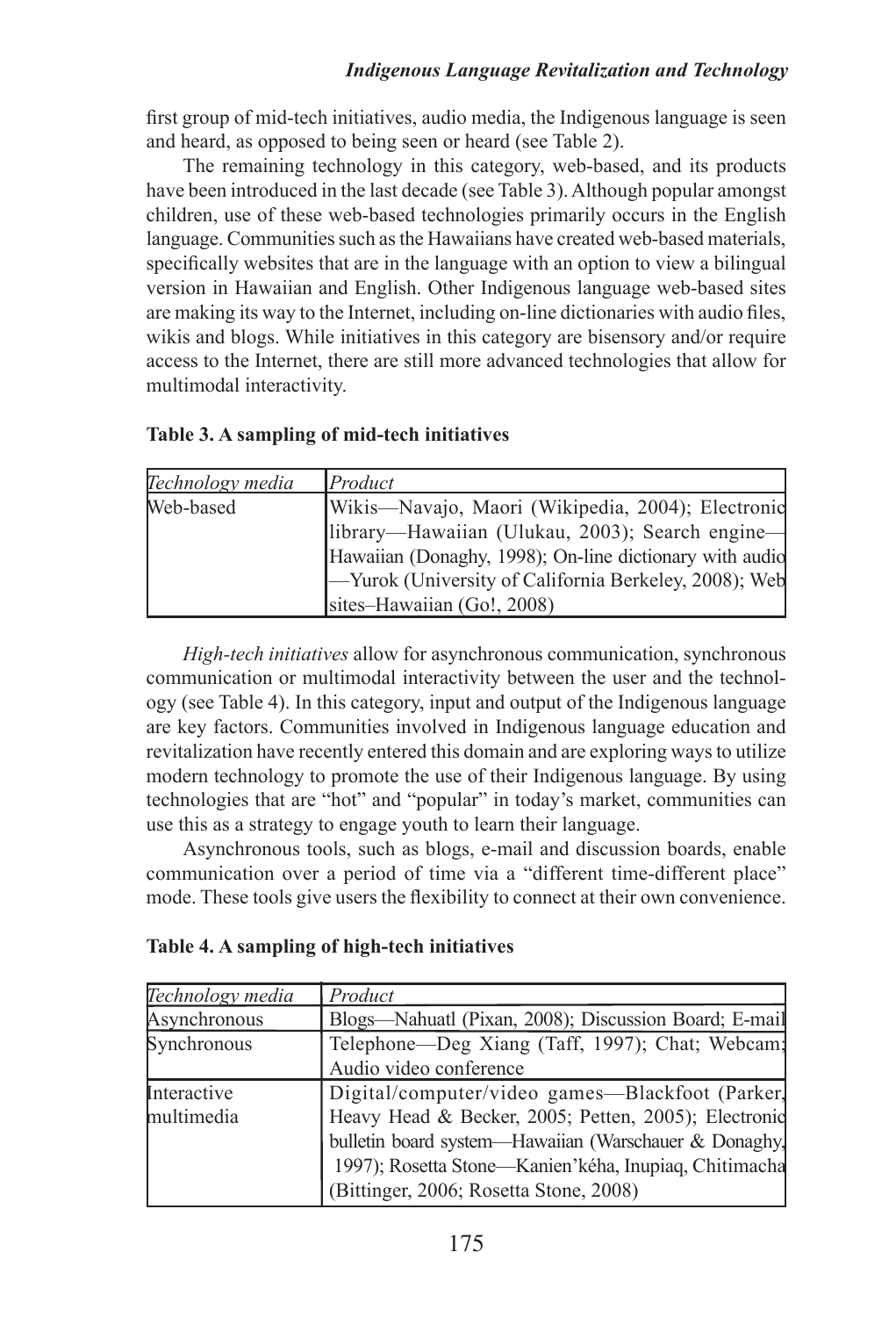Synchronous tools, such as the telephone, chat, webcam, audio video conference, enable real-time communication in a "same time-different place" mode. These tools provide the users with instant communication. Instead of using the language of wider communication, learners and speakers can use their language over the phone and/or can type e-mails in their Indigenous language. The creation and use of a customized keyboard may be necessary to type phonetic or syllabic characters that are not a part of the standard QWERTY keyboard.4

The final category is interactive media, which provides immersive language environments integrating graphics, audio, video, assessment and may include text or speech input from the user. Examples of this include computer games, electronic bulletin board systems, and commercial software. A handful of Indigenous communities, Kanien'kéha (Mohawk Nation located near Montréal, Québec), Inupiaq in Alaska as well as the Chitimacha tribe in Louisiana have invested substantial money into software such as Rosetta Stone to revitalize their languages. These technologies provide speakers and learners a range of opportunities to use the language in the 21st century. The Indigenous language is no longer limited to the traditional and formal education setting, but rather expanded to include contemporary domains.

#### **Effectiveness of technology**

With the many changing faces of literacy, it is most common to find that students are very familiar with technology. Students grow up in a multiliterate environment, consisting of reading, writing, listening, speaking and computing. Although education is currently standards driven, it is important that teachers make a concerted effort to find out what types of technology their students regularly and commonly interact with, have an understanding on how to integrate literacy into technology and how to incorporate technology into their classroom. With this knowledge, integration of familiar technologies can be implemented in the classroom to engage their learning and foster language learning as well.

Technology is by no means the most important means to produce speakers, but rather it gives students more authentic ways in which to communicate and interact using the language. Engaging in authentic communication in Hawaiian is key for successful language learning and through *Leokī* this has been made possible. Leokī has provided effective communicative interaction in both the written language through e-mail or chat and in the oral language via open discussions. These types of interactions have been found to be beneficial to language learners (Warschauer & Donaghy, 1997). When using technology in conjunction with language learning, the technology chosen should supplement the lesson and not be the lesson. There has always been a concern about how to integrate technology in a way that facilitates language learning beyond the word or phrase level. Therefore it is important to know what the technology is designed to do and know how to use it.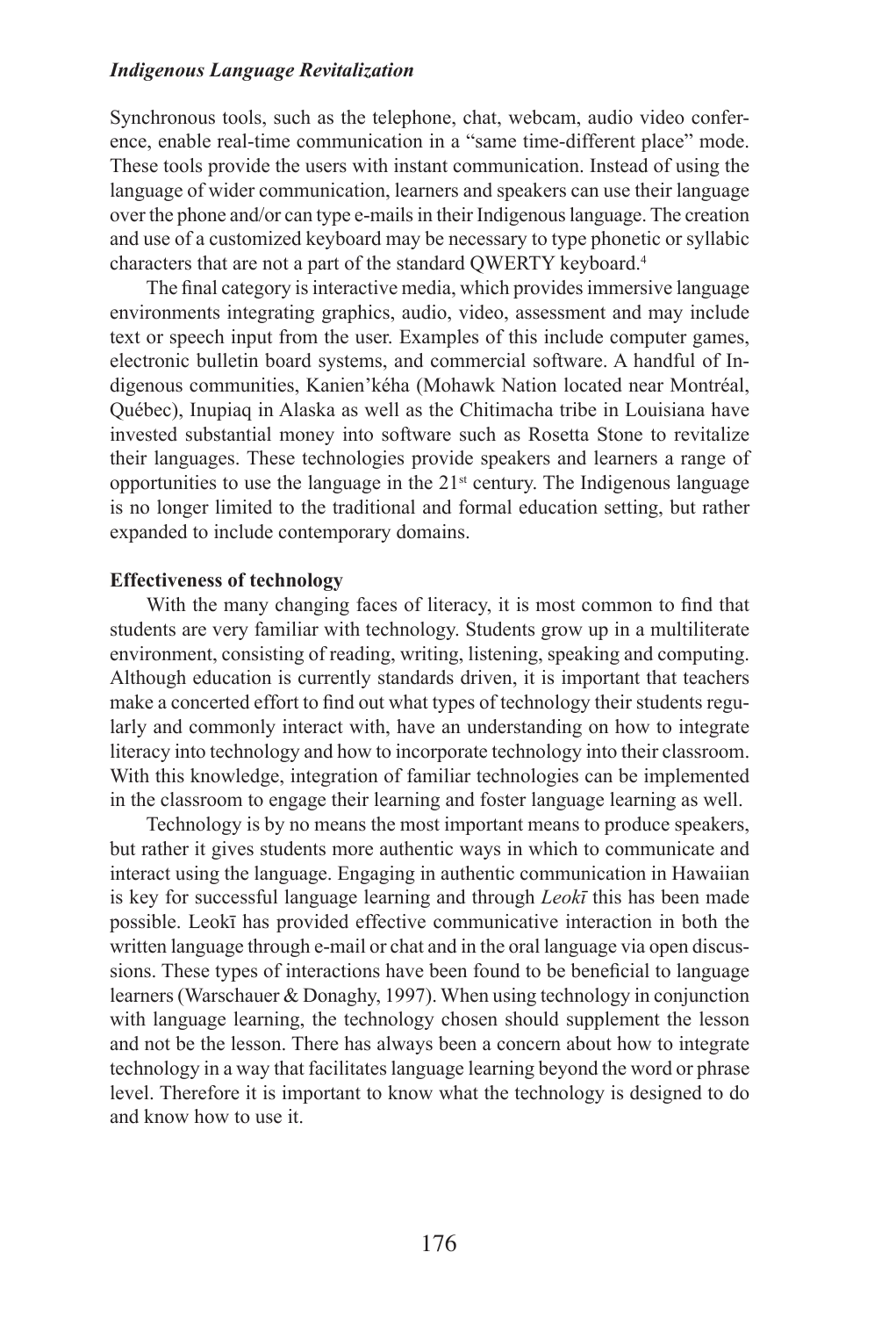# **Availability, accessibility and limited funds**

At one end of the continuum, technology can be beneficial; however at the other end, a problem with technology is that it has no potential of making an impact if the tools are not accessible or available due to limited funds. For communities who have limited funding, it is important to note that there are many freeware, free software programs that are available on the Internet for download. However, this does not eliminate concern regarding access.

Access to technology is limited to the school and/or community centers and at other times, the technology is too old or out of date. Continual maintenance and support by the Information Technology (IT) staff is necessary for upgrades, fixes and technical help. Although the digital divide between generations of Indigenous communities seems to be getting narrower, as well as between teachers and students, the effectiveness is only as good as its access and availability of computers and the Internet, knowledge, skills and attitudes crucial to make use of the technological resources, and the knowledge of the Native language (Eisenlohr, 2004).

#### **Training**

The effectiveness of the tool will depend greatly on the user's knowledge. For example, PowerPoint can be used in a variety of ways from a simple presentation, a storyboard for a multimedia project, a digital storybook, slideshow, or an interactive lesson. These are just a few ways that PowerPoint can be used. Depending on the goal, language learning via technology is possible beyond the word level if thought through. In PowerPoint, anyone can create an interactive multimedia lesson with hyperlinks to the Internet and within the file itself, audio as well as video files, pictures, graphics, Hawaiian text and more. Just with a little imagination and some time, these lessons can be created by students and redistributed through the school community for language learning. Creating such projects encourages self-reflection and self-assessment (Hartle-Schutte & Nae'ole-Wong, 1998), as well as provides opportunities for diverse learners to be creative, inventive, and successful.

#### **Usability**

For communities who use technology, it is important to consider usability and user friendliness. An outcome of finding technologies that will suit multiple generations is that a mentorship (probably the younger generation mentoring the older generation) of some kind will form. Oftentimes when using technology for the first time, it may feel very foreign. With time and use, comfortability should set in instead of frustration. If the latter occurs, only a small percentage will be inclined to use it. A tip to avoid this from happening is to download a trial version to get a feel of the program before paying full price for it.

#### **Conclusion**

There is a huge gap pertaining to technology and Indigenous language revitalization that needs attention. In order to indicate whether technology has an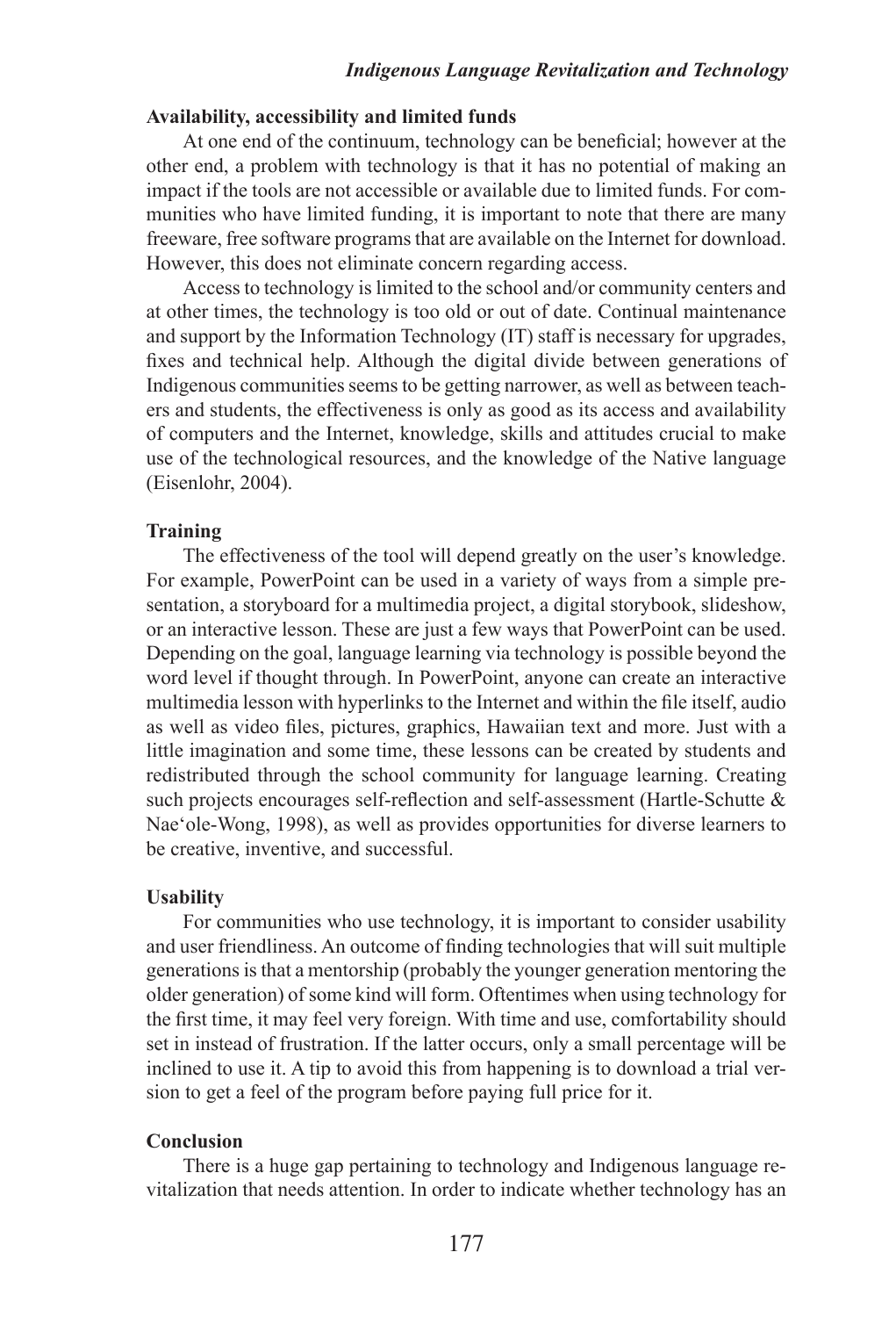impact (positive or negative) on language learning, a research study, as well as a language assessment, must be conducted. The overall sense from the published articles on Indigenous languages suggests that there is a general "contentment" and satisfaction to what technology has provided. Yet there is no data that shows that the technology used in the classroom has affected language learning in any way. The literature does not reveal whether students are evaluated in content areas and skills or if the use of technology was assessed. A self-assessment would be a possible tool to evaluate growth and development of the language learner. Using self-assessment, students can track their own progress and become responsible for their learning and their potential. Overall, the critical assessment and in-depth study on the integration of technology and the Indigenous language should include at bare minimum the program used, the purpose of the tool, how the tool is actually being used, how the students are being assessed, what is being assessed, and overall effectiveness. In addition, it is important to note how the tool has made its way in to the classroom; was the technology integration initiated by the teacher, school board, student, IT director or was it a requirement from a higher administrator?

Since technology is so much a part of today's culture, the future of Indigenous languages will depend partly on technology to engage students in learning. Recent publications have shown that communities are turning toward computer games and integrating language and culture material to engage Indigenous students to learn their language. It is known that when children play computer games, they are immersed in the environment. They figure out the rules on how to win the level and eventually the game without even opening the instruction manual. Students are unconsciously digesting, acquiring and integrating multiple literacies and what better ways to have students learn the language through a fun and painless process. This will become the wave of the future.

Students born in the  $21<sup>st</sup>$  century are surrounded by a multitude of technology and cannot live without it: cell phones, the Internet, e-mail, blogs and iPods. They will no longer have textbooks to read and/or take home, but rather be directed to a computer that provides links to pertinent websites full of relevant information. Schools will turn into wireless laboratories, with information at their fingertips. However, instead of designating technology for certain projects, technology should be an integral part of the curriculum. The outcome: students will become multiliterate in their Native language and English, in addition to being literate in information and computer technology. "It's like a double advantage for us, we're learning how to use new tools, like new technology and new tools, at the same time we're doing it in Hawaiian language, and so we get to learn two things at once. We learn new technology, and implementing it with the Hawaiian language, which I think is really, really good" (Hawaiian language student in Warschauer, 1998, p. 146).

#### **Notes**

<sup>1</sup>The following terms: Native, Indigenous, and Aboriginal are used interchangeably. The aforementioned terms are defined as "being the first or earliest known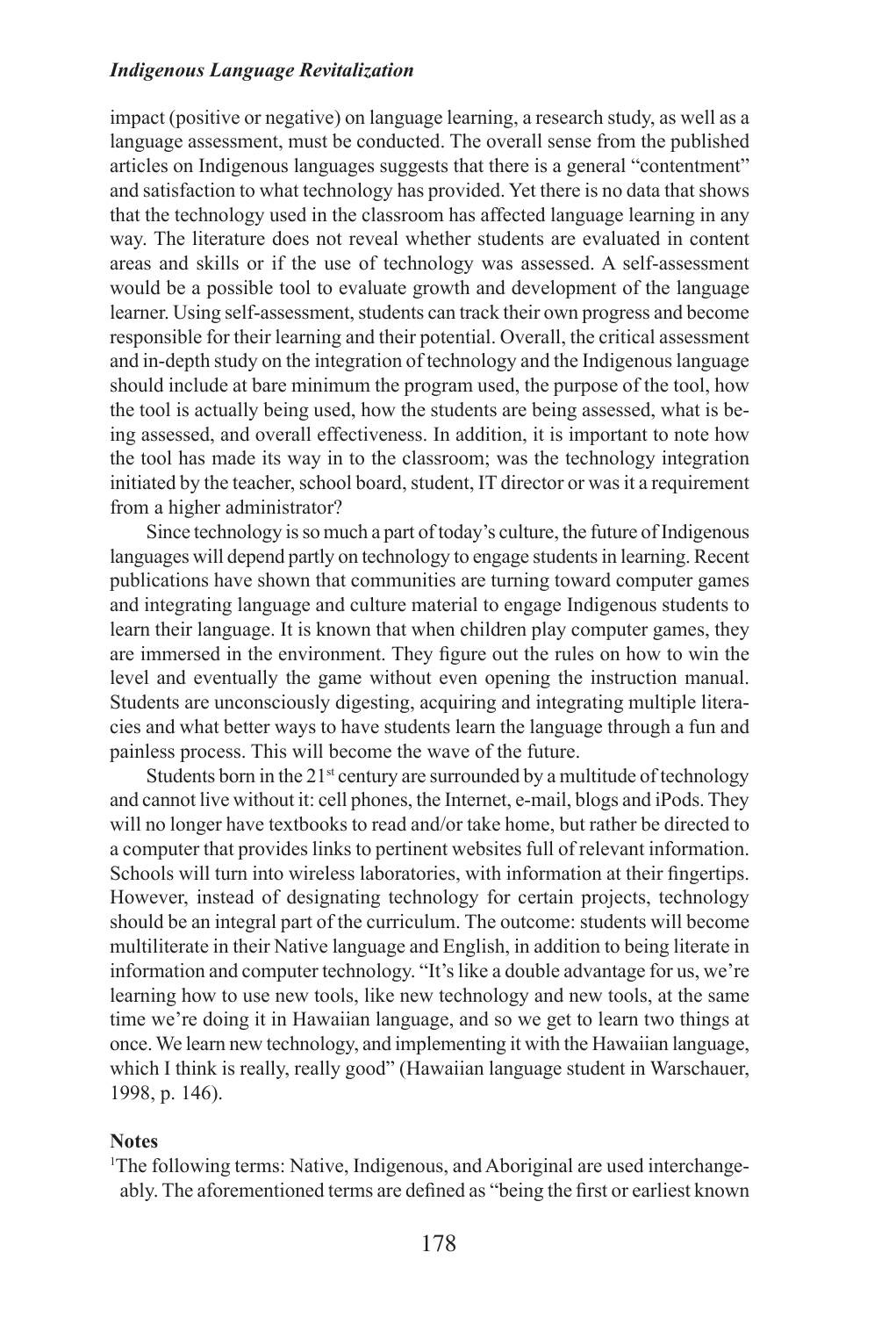of its kind present in a region" (Merriam-Webster, 2005). Native American refers to three distinct groupings, which includes American Indian, Alaska Native and Native Hawaiian

- 2 Native Hawaiian includes people who indicate their race as Native Hawaiian or who identify themselves as Part-Hawaiian or Hawaiian.
- 3 *Ni'ihau* is a privately owned island that was purchased by a Scottish family, Robinson's, in 1863 (Oliver, 1961, p. 280). Residents of this island are the only one in the "world where Hawaiian is the first language and English is a foreign language" (Elbert, 1979, p. 23). Ni'ihau residents are restricted and rarely allowed to be visited by outsiders, including family members. The Robinson family's intention of creating this environment is to naturally maintain their Hawaiian language and culture.
- 4 Chris Harvey of the Indigenous Language Institute, a non-profit organization based in Santa Fe, New Mexico and [languagegeek.com](http://www.languagegeek.com/) creates customized keyboards for workshop participants so that typing of their Indigenous language no longer requires memorization of combination of key sequences. Harvey does an analysis of the language to determine the keyboard layout, ensuring ergonomic positioning. Figure 1 is an example of a customized keyboard layout for Hawaiian that was provided when I attended the "Ancient Voices-Modern Tools—Language and Tech Knowledge, Storytelling with Technology Publisher Workshop" at Pajoaque Pueblo, New Mexico in Fall 2005. Please note that this customized keyboard is not the layout used in the Hawaiian immersion schools.

| $\pmb{\zeta}$ | 1! |   | 2   | $\omega$ | 3# |   |    |  | $14\frac{1}{9}$ 5 % 6 ^ |   |    |   | 17 & |   | *<br>8 |  | $\Omega$<br>《く |  | $\mid 0$<br>$\n $ |  | $=$        |         | Backspace |  |  |  |  |
|---------------|----|---|-----|----------|----|---|----|--|-------------------------|---|----|---|------|---|--------|--|----------------|--|-------------------|--|------------|---------|-----------|--|--|--|--|
| Tab           | a  |   | W   |          | e  |   | 49 |  |                         |   |    | u |      |   |        |  | $\mathbf 0$    |  |                   |  | $\epsilon$ |         | ,,        |  |  |  |  |
| Caps          |    | a |     | S        |    | d |    |  | g                       |   | ١h |   |      |   | ĸ      |  |                |  | ō                 |  |            |         | Return    |  |  |  |  |
| Shift         |    |   | z   |          | X  |   | C  |  |                         | b |    | n |      | m |        |  |                |  |                   |  |            |         | Shift     |  |  |  |  |
| Control       |    |   | Alt |          |    |   |    |  |                         |   |    |   |      |   |        |  |                |  |                   |  | Alt        | Control |           |  |  |  |  |

## **Figure 1. Keyboard layout for Hawaiian (Harvey, 2005)**

Copyright 2007 Chris Harvey

## **Notes**

- All accents are typed before the base character:  $\vec{e}$  is typed **Semicolon** then **e**.
- To type the macron accent  $\bar{ }$  use the Semicolon key;  $\bar{a}$  is typed a then Semicolon.
- All changed keys can type their original value by holding down the Right-Alt or Option key. The Semicolon ; is typed Right-Alt+Semicolon (Windows) Option+Semicolon (Mac).
- Opening and closing quotes. For Mac users, Right-Alt is either of the Option Keys.
	- $\circ$  single: 'Grave\* 'Apostrophe
	- $\triangleright \quad \text{double: ``Shift+Left bracket} \xrightarrow{~~} \text{Shift+Right bracket}$
	- single <br/> < Right-Alt+Shift+9  $\longrightarrow$  Right-Alt+Shift+0
	- double « Right-Alt+9 » Right-Alt+0

\* The opening quote character ' is, in Hawai'ian, a letter of the alphabet, the 'okina. For this reason, punctuation 'single quotes' should not be used in this language. "Double quotes" might also lead to confusion. It is suggested that different quotation punctuation be used.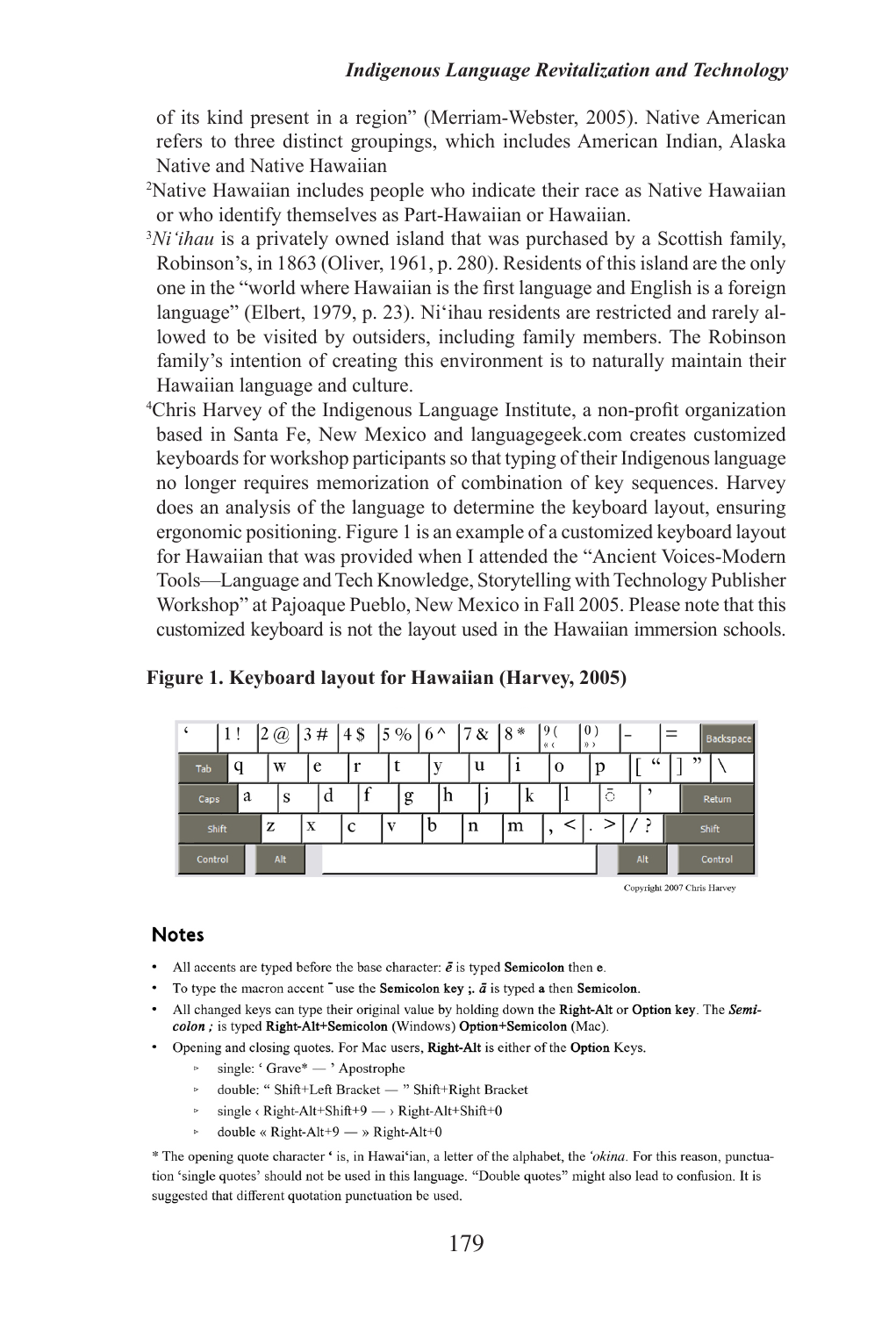# **References**

- Adley-SantaMaria, B. (1997). White Mountain Apache language: Issues in language shift, textbook development, and Native speaker-university collaboration. In J. Reyhner (ed.), *Teaching Indigenous languages* (pp. 129- 143). Flagstaff, AZ: Northern Arizona University. Retrieved Nov. 7, 2008 at [http://jan.ucc.nau.edu/~jar/TIL\\_12.html](http://jan.ucc.nau.edu/~jar/TIL_12.html)
- 'Aha Pūnana Leo. (2000). *Ka'ililauokekoa* [VHS or DVD]. Hilo, HI: 'Aha Pūnana Leo.
- 'Aha Pūnana Leo. (2006). *'Aha pūnana leo: Language nest.* Retrieved Nov. 7, 2008 at<http://www.ahapunanaleo.org/>
- Bittinger, M. (2006). Software helps revitalize use of Mohawk language. *Multilingual. 17*(6), 1-3.
- Dauenhauer, N.M., & R. Dauenhauer. (1998). Technical, emotional, and ideological issues in reversing language shift: examples from Southeast Alaska. In L.A. Grenoble & L.J. Whaley (eds.), *Endangered languages* (pp. 57-98). Cambridge, UK: Cambridge University Press.
- Donaghy, K. (n.d.). *Hawaiian language on the computer frontier*. Retrieved on Nov. 1, 2008 at <http://lone-eagles.com/keola.htm>
- Donaghy, K. (1998). *Hawaiian language web browser released.* Online posting Oct. 16, 2008). Indigenous Language and Technology listserv. Retrieved on Nov. 1, 2008 at [http://listserv.linguistlist.org/cgi-bin/](http://listserv.linguistlist.org/cgi-bin/wa?A2=ind0305&L=ilat&P=1734) [wa?A2=ind0305&L=ilat&P=1734](http://listserv.linguistlist.org/cgi-bin/wa?A2=ind0305&L=ilat&P=1734)
- Eisenlohr, P. (2004). Language revitalization and new technologies: Cultures of electronic mediation and the refiguring of communities. *Annual Review of Anthropology, 33*, 21-45.
- Elbert, S.H. (1979). *Hawaiian grammar.* Honolulu, HI: University of Hawai'i Press.
- Fishman, J.A. (1991). Limitations on school effectiveness in connection with mother tongue transmission. In J.A. Fishman (ed.), *Reversing language shift: Theoretical and empirical foundations of assistance to threatened languages*  (pp. 368-380). Clevedon, UK: Multilingual Matters Ltd.
- Go! (2008). *Go Hawaiian interisland airline flights*. Retrieved on February 20, 2008 at http://www.lelegowau.com/travel/arc.cfm?tab=p
- Grenoble, L.A., & L.J. Whaley. (2006). *Saving languages: An introduction to language revitalization.* Cambridge, UK: Cambridge University Press.
- Hale, C. (1995). How do you say computer in Hawaiian? *Wired, 3*(8), 90-100.
- Hartle-Schutte, D., & K. Nae'ole-Wong. (1998). *Technology and the revival of the Hawaiian language. Reading Online*. Retrieved Nov. 19, 2008 at [http://www.](http://www.readingonline.org/electronic/elec_index.asp?HREF=hawaii/index.html) [readingonline.org/electronic/elec\\_index.asp?HREF=hawaii/index.html](http://www.readingonline.org/electronic/elec_index.asp?HREF=hawaii/index.html)
- Harvey, C. (2005). *Native American keyboards.* Retrieved on Nov. 7, 2008 at [http://www.languagegeek.com](http://www.languagegeek.com/)
- Hinton, L. (2001). Language revitalization: An overview. In L. Hinton & K. Hale (eds.), *The green book of language revitalization in practice* (pp. 3-18). San Diego: CA: Academic Press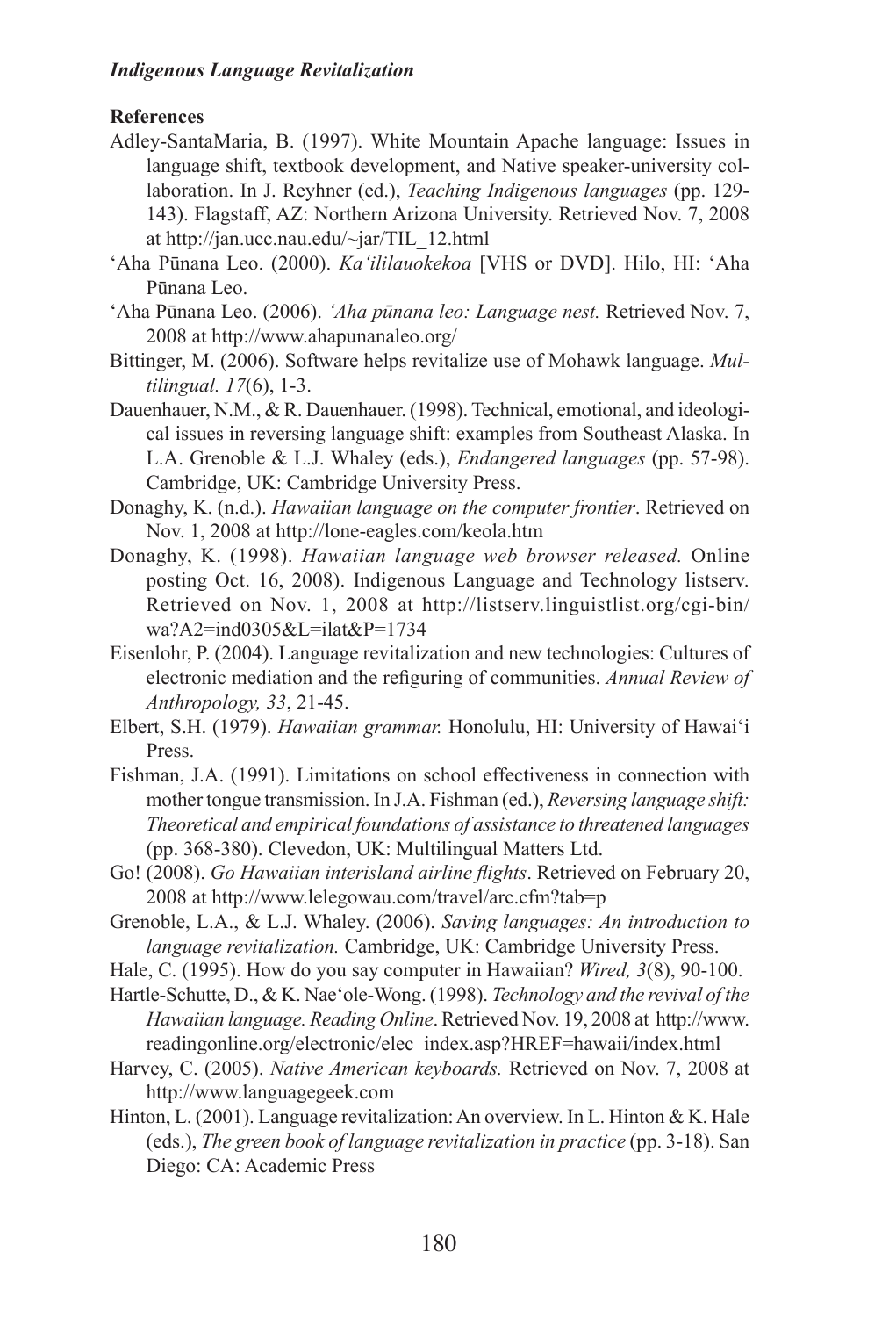- Kalani, N. (2007, September 21). UH-Hilo offers unique doctorate program in Hawaiian language. *Pacific Business News.*
- Ka'awa, M., & E. Hawkins. (1997). Incorporating technology into a Hawaiian language curriculum. In J. Reyhner (ed.), *Teaching Indigenous languages*  (pp. 151-157). Flagstaff, AZ: Northern Arizona University. Retrieved Nov. 7, 2008 at [http://jan.ucc.nau.edu/~jar/TIL\\_14.html](http://jan.ucc.nau.edu/~jar/TIL_14.html)
- KGMB9. (2008). KGMB9 News Hawaii. Retrieved March 13, 2008. http:// kgmb9.com/main
- Kroskrity, P., R. Bethel & J. Reynolds. (2002). *Taitaduhaan: Western Mono ways of speaking* [CD-Rom]. Norman, OK: University of Oklahoma Press.
- Kualono. (2008). Ke kahua pa'a o ka hale kuamo'o, kulanui o Hawai'i ma Hilo. Retrieved Nov. 7, 2008 at<http://www.olelo.hawaii.edu>
- McCarty, T. L. (2002). Between possibility and constraint: Indigenous language education, planning, and policy in the United States. In J.W. Tollefson (ed.), *Language policies in education* (pp. 285-307). Mahwah, NJ: Lawrence Erlbaum Associates.
- Merriam-Webster Online Dictionary (2005). Dictionary and thesaurus. Retrieved on March 1, 2008 from http://www.merriam-webster.com/
- Murdock, E. (2004). *History of computers in education.* Retrieved on Nov. 19, 2008 at<http://www.csulb.edu/~murdock/histofcs.html>
- Oliver, D.L. (1961). *The Pacific islands*. Honolulu: University of Hawai'i Press.
- Parker, J.R., R. Heavy Head & K. Becker. (2005). *Technical aspects of a system for teaching Aboriginal languages using a Game Boy.* Future Play, the International Conference on the Future of Game Design, Michigan State University, East Lansing, Michigan.
- Penfield, S., P. Cash Cash, C.K. Galla, T. Williams & D. ShadowWalker. (2006). *Technology-enhanced language revitalization* (2nd ed.). Tucson, AZ: University of Arizona.
- Petten, C. (2005). Project using video gases as teaching tool. *Alberta Sweetgrass, 13*(1), 3.
- Pixan, M. (2008). Niczaloa nahuatl. Blog. Retrieved May 5, 2008 from [http://](http://miztonpixan.blogspot.com/) <http://miztonpixan.blogspot.com/>
- Rosetta Stone. (2008). Endangered language program. Retrieved on Nov. 1, 2008 at <http://www.rosettastone.com/global/endangered>
- Scott, T. (2007). Student technology projects in a remote First Nations village. In. L.E. Dyson, M. Hendriks & S. Grant (eds.), *Information Technology and Indigenous Peoples* (pp. 137-140). Hershey, PA: Information Science Publishing.
- Sekaquaptewa, E., & D. Washburn. (2004). They go along singing: reconstructing the Hopi past from ritual metaphors in song and image. *American Antiquity, 69*(3), 457-486.
- Slaughter, H.B. (1997). F*unctions of literacy in an Indigenous second language: Issues and insights from an ethnographic study of Hawaiian immersion.*